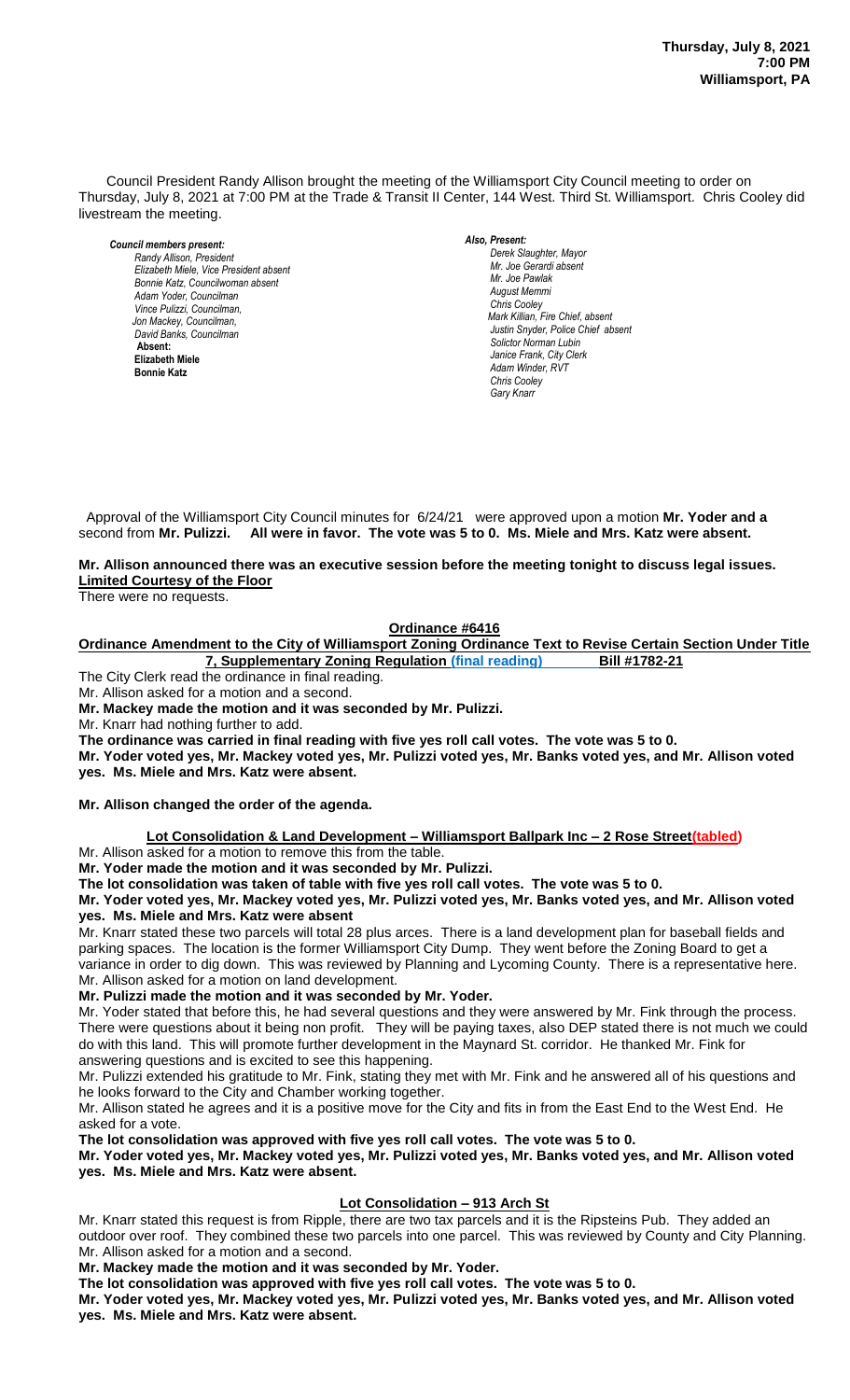## **Certificate of Appropriateness – 339 Market St. – The Bar on Market**

Mr. Knarr stated this is a request to extend outdoor seating. Two years ago, they went through the outdoor seating. They are requesting the outdoor seating to extend this from the next door business. We do have a letter that gives the okay to extend this. This was reviewed by Mr. Lubin. They are extending this beyond their property and if approved they will sign the agreement holding the City harmless.

Mr. Allisona asked for a motion and a seconde.

**Mr. Mackey made the motion and it was seconded by Mr. Yoder.**

Mr. Allison asked for a vote on the certificate.

**The certificate of appropriateness was approved with five yes roll call votes. The vote was 5 to 0.** 

**Mr. Yoder voted yes, Mr. Mackey voted yes, Mr. Pulizzi voted yes, Mr. Banks voted yes, and Mr. Allison voted yes. Ms. Miele and Mrs. Katz were absent**

#### **Certificate of Appropriateness – 151 East Third St**

Mr. Knarr stated this is a request for the signage colors, this is for the three signs, one on East and each side. They all meet the zoning requirements.

Mr. Allison stated this is a beautiful building and he appreciates all the efforts going into the building.

The owners stated they are excited to be there.

Mr. Allison asked for a motion and second.

**Mr. Pulizzi made the motion and it was seconded by Mr. Yoder.**

**The certificate of appropriateness was approved with five yes roll call votes. The vote was 5 to 0.** 

**Mr. Yoder voted yes, Mr. Mackey voted yes, Mr. Pulizzi voted yes, Mr. Banks voted yes, and Mr. Allison voted yes. Ms. Miele and Mrs. Katz were absent**

# **Ordinance # 6117**

#### **Ordinance Adopting a 6 Year Capital Project Budgets for fiscal years ending 6/30/22 to 6/30/27(final reading) Bill #1783-21**

The City Clerk read the ordinance in final reading.

Mr. Allison asked for a motion and a second

**Mr. Yoder made the motion and it was seconded by Mr. Mackey.**

Mr. Pawlak stated the only thing he wanted to add was the Planninng Commission reviewed this and gave it a positive recommendation.

 Mr. Yoder stated last year when we updated the ordinance for the Code, he had a couple of questions for the administration. It has been about a year since we did this and he wanted to know any updates or insight specifically about Public Safety and Finance administration. He asked Mayor Slaughter as to his insight at what this looks like in the future, how it is functioning and do we need a Public Safety director, curious about the Mayor's feedback.

 Mayor Slaughter stated we are actually reviewing that right now, between Chief Killian and Chief Syder, they are discussing this, and we will let you know. Chief Hagan did a great job with 2020 and we are not going to rush just to fill that after talking with Chief Snyder & Killian. As far as Finance Director, we are reviewing that right now, I spoke with HR about that this week.and hopefully we can move in the near furture about posting that. We don't know if we will hire in house or have to go out and we are reviewing the position to check about the salary also.

 Mr. Yoder stated that would be great to know in the next couple of months what director the administration feels is appropriate. He is specifically curious with the Finance, we updated with the goal of consolidating roles from a budget standpoint and the administration has a chance to review.

 Mayor Slaughter stated his own personal opinion he doesn't feel that a Director of Adminstration is needed. That person and Director of Finance roles together would be very challenging, and we need to discuss a salary and if we do post that, what does that salary look like, whether it will be someone in house or someone who is outside. Hoping soon we are going to post Director of Public Works. We have four or five interviews scheduled right now, and hopefully we will fill it.

 Mr. Yoder stated he looks forward to having a discussion on this, he would suspect some feedback before budget time.

 Mayor Slaughter stated we may need to amend some of the administrative code. He will bring it forward as soon aas we have some things.

Mr. Allison stated he is not a fan of consolidating too much power in one individual, he stated there are too many overlaps, too many opportunites when intentionally or not to influence a decision one way or another and having checks and balances. Mr. Allison asked for a vote on the ordinance.

**The ordinance was carried in final reading with five yes roll call votes. The vote was 5 to 0.** 

#### **Mr. Yoder voted yes, Mr. Mackey voted yes, Mr. Pulizzi voted yes, Mr. Banks voted yes, and Mr. Allison voted yes. Ms. Miele and Mrs. Katz were absent.**

Accept for filing::

Williamsport Water & Sanity Authority 05/26/ 21

Finance Committee Minutes 06/08/21

Mr. Allison asked for a motion and second to accept these for filing.

**Mr. Banks made the motion and it was seconded by Mr. Mackey.**

**The minutes were carried with five yes roll call votes. The vote was 5 to 0. Mr. Yoder voted yes, Mr. Mackey voted yes, Mr. Pulizzi voted yes, Mr. Banks voted yes, and Mr. Allison voted yes. Ms. Miele and Mrs. Katz were absent.**

Announcements

The next regularly scheduled City Council meeting will be held on Thursday, July 22, 2021 at 7:00 PM, Trade & Transit II, 144 West Third St. 3<sup>rd</sup> Floor, Williamsport, PA

Upcoming Meetings:

|      | 11:00 AM ERC *                   |
|------|----------------------------------|
|      | 3:30 PM O&E Pension              |
|      | 10:30 AM Zoning Hearing Board    |
|      | 3:00 PM Accessibility Commission |
|      | 4:00 PM Board of Health          |
|      | 11:30 AM Public Safety *         |
|      | 1:00 PM Finance Meeting*         |
|      | 2:30 PM Public Works Meeting*    |
| 6:30 | PM HARR                          |
|      |                                  |